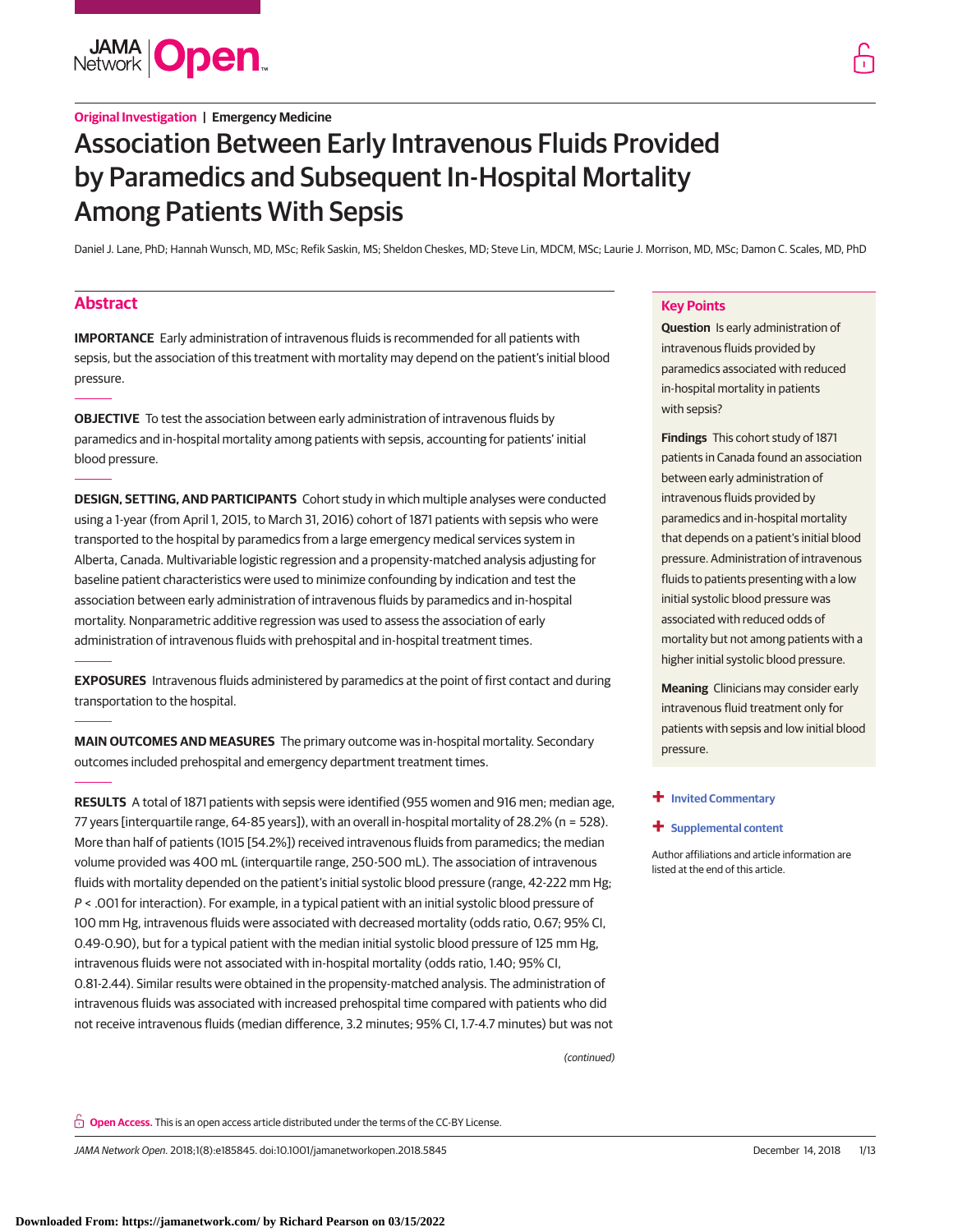#### Abstract (continued)

associated with time to assessment in the emergency department (median difference, 2.4 minutes; 95% CI, –2.4 to 7.3 minutes).

**CONCLUSIONS AND RELEVANCE** Intravenous fluids provided by paramedics were associated with reduced in-hospital mortality for patients with sepsis and hypotension but not for those with a higher initial systolic blood pressure.

JAMA Network Open. 2018;1(8):e185845. Corrected on January 25, 2019. doi[:10.1001/jamanetworkopen.2018.5845](https://jama.jamanetwork.com/article.aspx?doi=10.1001/jamanetworkopen.2018.5845&utm_campaign=articlePDF%26utm_medium=articlePDFlink%26utm_source=articlePDF%26utm_content=jamanetworkopen.2018.5845)

# **Introduction**

Earlier identification of sepsis and initiation of treatment are essential to reducing mortality in patients with sepsis.<sup>1-3</sup> Early intravenous fluid resuscitation is recommended for the management of sepsis,<sup>4</sup> but the optimal strategy (ie, amount of fluids administered) for providing intravenous fluids remains controversial. Several trials of early, goal-directed therapy bundles supporting these recommendations found a benefit or no harm from intravenous fluid resuscitation,<sup>5-7</sup> yet numerous meta-analyses and observational studies have found conflicting results.<sup>8-12</sup> Studying the association of intravenous fluid resuscitation with in-hospital mortality independent of other hospital-based resuscitation and treatment efforts, while specifically examining the association of the patient's initial blood pressure, may help improve our understanding of the potential benefits or harms of the use of intravenous fluids during the initial phase of the management of sepsis.

Paramedics have a unique opportunity to identify patients with sepsis earlier and provide treatment at the point of first contact.<sup>13</sup> Previous observational studies have found that initiating intravenous fluid treatment during transportation may reduce the time to achieving resuscitation goals14,15 and improve mortality for patients with sepsis.<sup>16</sup> However, a patient's initial blood pressure is a strong indication for providing intravenous fluids, and initial blood pressure may also influence whether intravenous fluids have a beneficial or harmful outcome. Using a large cohort of patients transported to the hospital by paramedics, we sought to determine whether a patient's initial blood pressure modifies the association with in-hospital mortality of providing intravenous fluids to patients with sepsis.

# **Methods**

#### **Study Design and Setting**

We linked a 1-year cohort of all patients transported by a large, provincial emergency medical services (EMS) system between April 1, 2015, and March 31, 2016, with 2 in-hospital administrative databases (the National Ambulatory Care Reporting System [NACRS] and the Canadian Institute for Health Information Discharge Abstract Database) using each patient's unique health number, birth date, and date of the EMS event. All included patients were transported by an EMS system operated by Alberta Health Services, the primary health authority in the province of Alberta, Canada. This service supports a population of more than 4 million people in an area of 661 848 km<sup>2</sup>, transporting approximately 160 000 patients per year to 84 acute care facilities throughout the province. A 2-tiered ambulance system is used, with basic life support units that have clinicians trained to the level of emergency medical technicians (primary care paramedics) and advanced life support units equipped with at least 1 paramedic trained in advanced care. Both basic life support and advanced life support clinicians are trained in assessing patients' vital signs and the administration of intravenous fluids (normal saline).<sup>17</sup> Paramedics in this system are trained to screen patients for sepsis using criteria similar to Systemic Inflammatory Response Syndrome criteria.<sup>18</sup> This study was reviewed and approved by the University of Calgary Conjoint Health Research Ethics Board and University of

 $\bigcap$  JAMA Network Open. 2018;1(8):e185845. doi:10.1001/jamanetworkopen.2018.5845 (Reprinted) December 14, 2018 2/13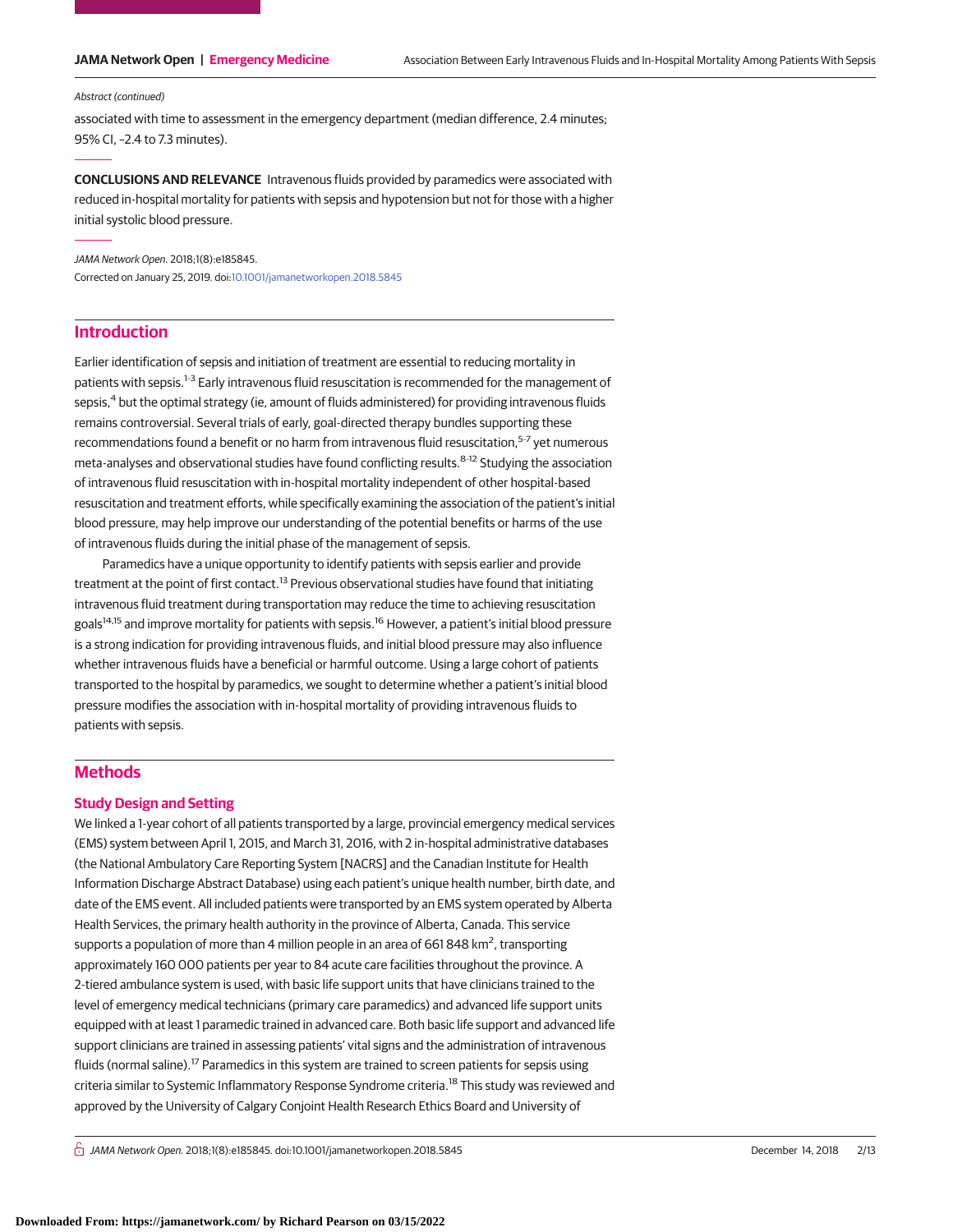Toronto Health Science Research Ethics Boards. Informed consent was waived as all patient data were deidentified. This study followed the Strengthening the Reporting of Observational Studies in Epidemiology [\(STROBE\)](http://www.equator-network.org/reporting-guidelines/strobe/) reporting guidelines.19

#### **Participants**

We identified patients with sepsis using a previously described strategy for Canadian International Statistical Classification of Diseases and Related Health Problems, Tenth Revision (ICD-10CA) coding<sup>20</sup> modified to be consistent with the Sepsis-3 (Third International Consensus Definitions for Sepsis and Septic Shock) definition.<sup>21</sup> Patients were classified as having sepsis if all 3 of the following conditions were present: they received a diagnosis in the emergency department (ED) of infection (identified by a NACRS discharge code of A00-B99), they were admitted to the hospital or died in the ED (ie, excluding patients discharged home or who left without being treated), and they had evidence of organ dysfunction. Organ dysfunction was identified by the presence of altered vital signs consistent with organ dysfunction at the time of presentation to the paramedics (ie, hypoxemia on pulse oximetry, low mean arterial pressure, or altered Glasgow Coma Scale score)<sup>22,23</sup> or the presence of a sepsis-related organ dysfunction ICD-10CA diagnosis code (eg, respiratory, J96.0; cardiovascular, R57.0; renal, N17.0; neurologic, K72.0; and hematologic, D69.5) or relevant organ dysfunctionrelated ICD-10CA procedure code (eg, endotracheal intubation, 1.GZ.31.CAND)<sup>24</sup> in the ED record.

### **Variables**

We extracted operational characteristics (eg, time, municipality, dispatch, and transportation priority) and patient characteristics, including physiological measurements (eg, vital signs) and findings on physical examination (eg, patient symptoms and breath sounds on auscultation), from the paramedic electronic medical record. We used the initial measurement for all recorded physiological measures, as these are the measurements most likely to inform subsequent management by paramedics. Suspicion of sepsis by paramedics was identified from the documented chief reported symptom (patient's perspective) or paramedic impression (paramedic's perspective) fields in the electronic patient record or if suspected sepsis was selected as the rationale for administering intravenous fluids. We grouped initial patient location by the population density and proximity to health services of the closest municipality to the scene where the ambulance responded (eg, metropolitan, urban, or rural). Transportation distances were estimated for descriptive purposes using the median distance between the municipality and the hospital to which the patient was transported, as has been done previously.<sup>25</sup>

The primary exposure was the provision of intravenous fluids by paramedics, determined by the documentation of the insertion of an intravenous catheter and/or the administration of any volume of crystalloid fluid (referred to as intravenous any). The documented rate of fluid administration (referred to as intravenous rate) was also extracted from the paramedic electronic medical record and included administration of no intravenous fluid, saline lock only (ie, patients receiving intravenous medications but no additional intravenous fluids), slow infusion to keep vein open (TKVO) only, or intravenous bolus of fluids. The decision to initiate intravenous fluids and the rate of administration was at the discretion of paramedics but guided by provincial medical directives.<sup>18</sup>

Several important confounders of the association between intravenous fluids and mortality were considered. The use of emergency transportation from the scene to hospital was extracted from documentation. The total prehospital time interval was assessed first as an outcome that may be affected by administration of intravenous fluids and then as a potential confounder in our primary analysis of the association of intravenous fluids and mortality. Prehospital time was calculated as the difference between time the ambulance arrived at the scene and time the ambulance arrived at the hospital, both determined automatically by the computerized automated dispatch system.

 $\stackrel{\frown}{\Pi}$  JAMA Network Open. 2018;1(8):e185845. doi:10.1001/jamanetworkopen.2018.5845 (Reprinted) December 14, 2018 3/13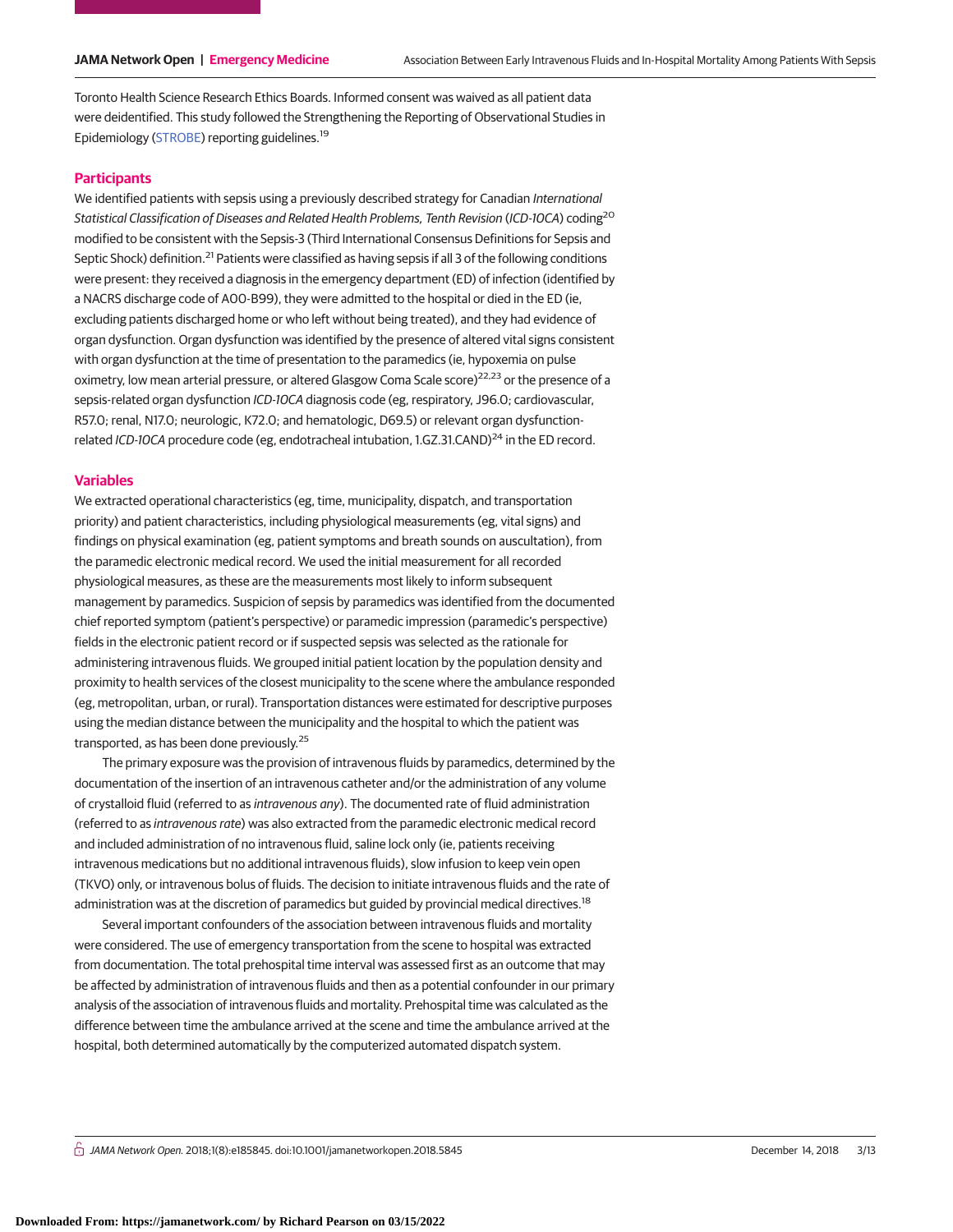#### **Outcomes**

The primary outcome was in-hospital mortality, documented in either the NACRS or Canadian Institute for Health Information Discharge Abstract Database. Secondary outcomes included the total volume of intravenous fluids provided by paramedics (if intravenous fluids were initiated), total prehospital time interval, or the time to assessment by a physician after arrival at the hospital. The total volume of intravenous fluids was determined from the documented "total volume" field or by summing all documented bolus volumes. Time to physician assessment was calculated from the difference between initial assessment time by an ED physician and the documented triage time, both from the NACRS.

#### **Missing Data**

Rates of missing data varied, ranging from 0% for patient age to 36% for patient weight. Most vital sign measures (eg, initial blood pressure, respiratory rate, and heart rate) were missing in less than 3% of patients. We performed multiple imputation for all missing variables used in our regression equations using predictive mean matching and bootstrap resampling ( $n = 200$ ) with replacement.<sup>26</sup> Rates of missing values for each variable are described in **Table 1**. <sup>27</sup> Characteristics of patients missing the primary outcome are described in eTable 1 in the [Supplement.](https://jama.jamanetwork.com/article.aspx?doi=10.1001/jamanetworkopen.2018.5845&utm_campaign=articlePDF%26utm_medium=articlePDFlink%26utm_source=articlePDF%26utm_content=jamanetworkopen.2018.5845)

#### **Statistical Analysis**

Descriptive statistics are reported with continuous measures expressed as means with SD or medians with interquartile range and categorical variables expressed as frequencies within the group. Simple tests of association comparing these variables, stratified by intravenous fluid rate, were completed using analysis of variance for normally distributed variables, Kruskal-Wallis rank sum test for nonnormally distributed variables, and  $\chi^2$  test for categorical variables. P values and standardized mean differences, a measure of the mean difference of the mean SDs, are reported together, as P values are more sensitive to small but clinically unimportant differences in large sample sizes. These P values were only provided as descriptive measures, so no interpretation of significance was used. All P value tests were 2-sided.

Our primary analysis examined the association of the provision of any intravenous fluids by paramedics with in-hospital mortality in a multivariable regression model while accounting for a patient's initial systolic blood pressure, using an interaction between systolic blood pressure and intravenous fluids. This analysis controlled for several potential confounders of this association, including paramedic's suspicion of sepsis, total prehospital time, transportation priority, and the patient's initial illness state (baseline patient characteristics, initial physiological measures, documented symptoms, and findings on physical examination) but excluding measures with multicollinearity (eg, diastolic blood pressure). Restricted cubic splines with 3 knots were used for continuous measures to account for nonlinearity. The possibility of nonindependence of mortality (ie, clustering) across destination hospitals was addressed using Huber-White robust covariance matrix estimates.26 To illustrate the effect modification of initial blood pressure across a range of initial values, we estimated the association between provision of intravenous fluids and in-hospital mortality using the median initial blood pressure of the overall population (125 mm Hg) and blood pressure at a commonly accepted threshold for hypotension (systolic blood pressure <100 mm Hg).

We then conducted several secondary analyses using alternative methods to test the association between administration of intravenous fluids and in-hospital mortality. A propensitymatched analysis was conducted by calculating a propensity score for intravenous fluid treatment using the same baseline patient characteristics. This propensity score was used to match patients who received intravenous fluids with patients who did not receive intravenous fluids 1:1 using the nearest neighbor technique with replacement of controls; a final model including all other exposures was estimated, with controls weighted for the number of matches. An overview of our propensitymatched cohort is presented in eAppendix 1, eTable 2, and eFigures 1 and 2 in the [Supplement.](https://jama.jamanetwork.com/article.aspx?doi=10.1001/jamanetworkopen.2018.5845&utm_campaign=articlePDF%26utm_medium=articlePDFlink%26utm_source=articlePDF%26utm_content=jamanetworkopen.2018.5845) Finally, an instrumental variable analysis was conducted using intravenous treatment rates per

 $\bigcap$  JAMA Network Open. 2018;1(8):e185845. doi:10.1001/jamanetworkopen.2018.5845 (Reprinted) December 14, 2018 4/13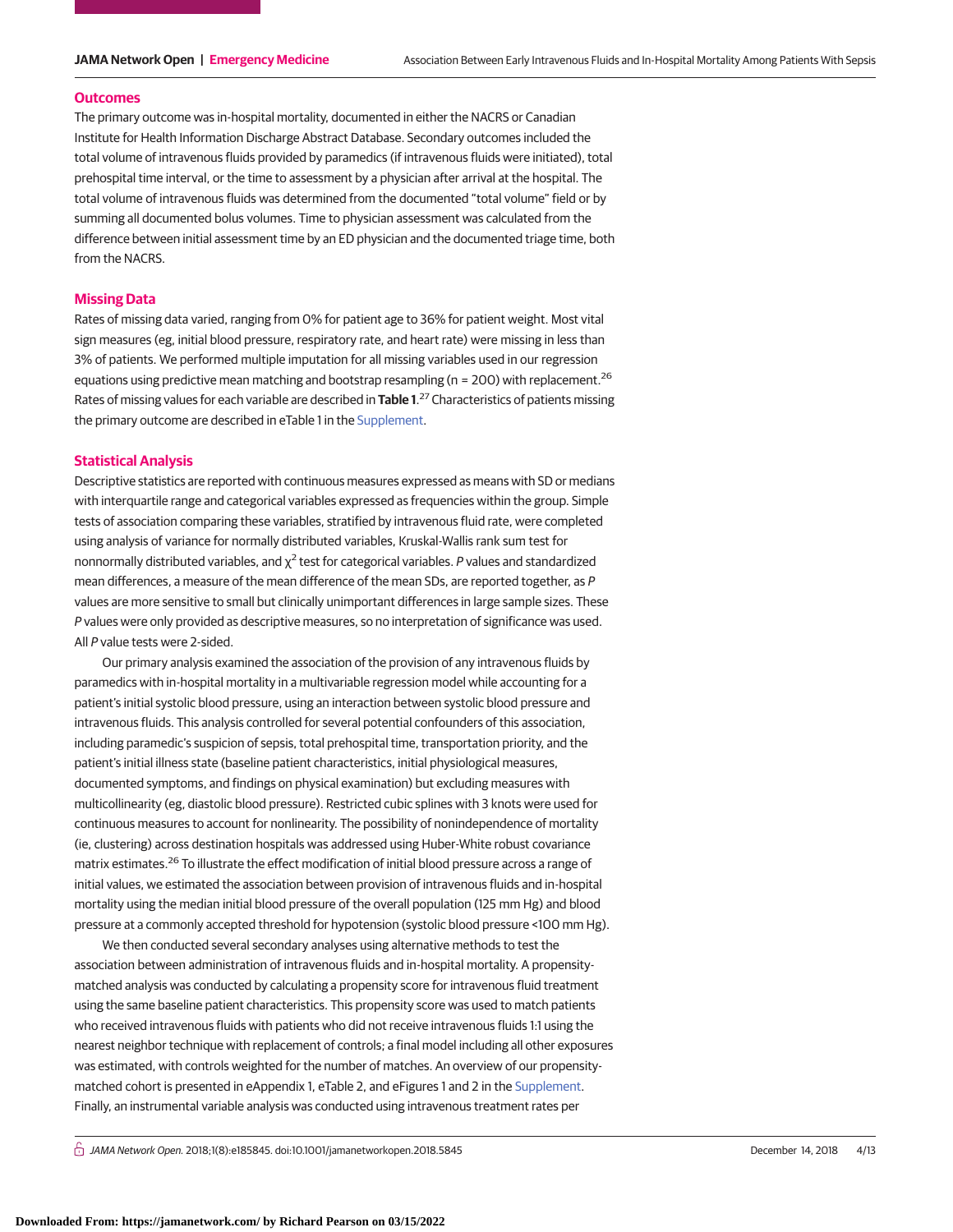| Variable                                                    | No Intravenous Fluids ( $n = 714$ ) | Saline Lock ( $n = 142$ ) | $TKVO (n = 382)$ | Bolus ( $n = 633$ ) | P Value <sup>b</sup> | <b>SMD</b> b |
|-------------------------------------------------------------|-------------------------------------|---------------------------|------------------|---------------------|----------------------|--------------|
| <b>Operational Characteristics</b>                          |                                     |                           |                  |                     |                      |              |
| Dispatch priority <sup>c</sup>                              |                                     |                           |                  |                     |                      |              |
| Low                                                         | 165(23.1)                           | 26(18.3)                  | 61(16.0)         | 96(15.2)            |                      | 0.14         |
| Moderate                                                    | 272(38.1)                           | 61(43.0)                  | 147 (38.5)       | 249 (39.3)          | .004                 |              |
| High                                                        | 277 (38.8)                          | 55 (38.7)                 | 174 (45.5)       | 288 (45.5)          |                      |              |
| Patient location                                            |                                     |                           |                  |                     |                      |              |
| Metropolitan                                                | 574 (80.4)                          | 138 (97.2)                | 351 (91.9)       | 563 (88.9)          | 1001                 | 0.34         |
| Urban                                                       | 53(7.4)                             | $\mathbf 0$               | 9(2.4)           | 38(6.0)             |                      |              |
| Rural                                                       | 87(12.2)                            | 4(2.8)                    | 22(5.8)          | 32(5.1)             |                      |              |
| Unit type                                                   |                                     |                           |                  |                     |                      |              |
| Basic life support                                          | 86 (12.0)                           | 13(9.2)                   | 39(10.2)         | 62(9.8)             | .50                  | 0.05         |
| Advanced life support                                       | 628 (88.0)                          | 129 (90.8)                | 343 (89.8)       | 571 (90.2)          | .50                  | 0.05         |
| Transportation distance, median (IQR), km                   | $12(9-17)$                          | $14(12-17)$               | $12(10-17)$      | $12(9-16)$          | .009                 | 0.05         |
| <b>Emergency transportation</b>                             | 114 (16.0)                          | 22(15.5)                  | 69(18.1)         | 138 (21.8)          | .04                  | 0.09         |
| Prehospital time, mean (SD), min                            | 42(16)                              | 45(18)                    | 45(17)           | 45(15)              | .003                 | 0.10         |
| <b>Initial Patient Characteristics</b>                      |                                     |                           |                  |                     |                      |              |
| Age, median (IQR), y                                        | 78 (65-86)                          | 79 (66-86)                | 78 (65-86)       | 73 (61-84)          | < .001               | 0.12         |
| Male sex                                                    | 324 (45.4)                          | 70 (49.3)                 | 194 (50.8)       | 328 (51.8)          | $.10$                | 0.07         |
| Weight, mean (SD), kg                                       | 81.1(29)                            | 78.8 (29)                 | 78.3 (22)        | 76.5(28)            | .10                  | 0.09         |
| Systolic blood pressure, mm Hg                              |                                     |                           |                  |                     |                      |              |
| Mean (SD)                                                   | 131 (30)                            | 135(33)                   | 134 (30)         | 115(31)             | < .001               | 0.33         |
| $\leq 110$                                                  | 195(27.3)                           | 31(21.8)                  | 85(22.3)         | 293 (46.3)          | 1001                 | 0.32         |
| Strata                                                      |                                     |                           |                  |                     |                      |              |
| < 80                                                        | 18(2.5)                             | 5(3.5)                    | 11(2.9)          | 76 (12.0)           |                      |              |
| 80-100                                                      | 100(14.0)                           | 16(11.3)                  | 43(11.3)         | 140(22.1)           | < .001               | 0.34         |
| 101-120                                                     | 152(21.3)                           | 30(21.1)                  | 72 (18.8)        | 148 (23.4)          |                      |              |
| >120                                                        | 440 (61.6)                          | 91(64.1)                  | 253 (66.2)       | 262(41.4)           |                      |              |
| Diastolic blood pressure, mean (SD), mm Hg                  | 74 (21)                             | 76 (21)                   | 75 (20)          | 67(21)              | < .001               | 0.24         |
| MAP, mean (SD), mm Hg                                       |                                     |                           |                  |                     | < .001               | 0.32         |
|                                                             | 92.4(21)                            | 95.2(22)                  | 93.8 (22)        | 81.7(22)            |                      |              |
| Respiratory rate, mean (SD), breaths/min                    | 24(9.6)                             | 24(8.8)<br>$91(83-95)$    | 27(12)           | 25(10)              | < .001               | 0.16         |
| Pulse oximetry, median (IQR), % saturation                  | 92 (83-96)                          |                           | 88 (81-94)       | 89 (83-94)          | < .001               | 0.13         |
| Heart rate, mean (SD), beats/min                            | 98 (26)                             | 102(22)                   | 99 (25)          | 104(28)             | < .001               | 0.15         |
| Temperature, mean (SD), °C                                  | 36.9(1.0)                           | 37.1(1.3)                 | 37.0(1.1)        | 37.2(1.3)           | < .001               | 0.14         |
| Blood glucose, mean (SD), mg/dL                             | 147.9 (67.9)                        | 140.2 (52.2)              | 151.9 (72.7)     | 149.1 (80.9)        | .49                  | 0.09         |
| Glasgow Coma Scale score, median (IQR)                      | $15(12-15)$                         | $15(14-15)$               | $14(12-15)$      | $14(11-15)$         | < .001               | 0.21         |
| Crackles on auscultation                                    | 104(14.6)                           | 30(21.1)                  | 68 (17.8)        | 92(14.5)            | .13                  | 0.10         |
| Decreased air entry on auscultation                         | 142 (19.9)                          | 24(16.9)                  | 113 (29.6)       | 175 (27.6)          | 15.001               | 0.18         |
| Skin                                                        |                                     |                           |                  |                     |                      |              |
| Clammy                                                      | 43(6.0)                             | 10(7.0)                   | 36(9.4)          | 61(9.6)             | .06                  | 0.08         |
| Pale                                                        | 133(18.6)                           | 20(14.1)                  | 99 (25.9)        | 177 (28.0)          | < .001               | 0.20         |
| Diaphoretic                                                 | 38(5.3)                             | 4(2.8)                    | 34(8.9)          | 49 (7.7)            | .03                  | 0.15         |
| Turgor abnormal                                             | 73 (10.2)                           | 5(3.5)                    | 45(11.8)         | 103(16.3)           | < .001               | 0.23         |
| Dyspnea                                                     | 89 (12.5)                           | 17(12.0)                  | 60(15.7)         | 49 (7.7)            | .001                 | 0.13         |
| Patient unresponsive                                        | 33(4.6)                             | $\mathbf 0$               | 9(2.4)           | 33(5.2)             | .008                 | 0.19         |
| Paramedic impression of sepsis in patient                   | 34(4.8)                             | 7(4.9)                    | 17(4.5)          | 104(16.4)           | < .001               | 0.20         |
| Sepsis medical directive selected                           | 25(3.5)                             | 5(3.5)                    | 11(2.9)          | 87(13.7)            | < .001               | 0.20         |
| Prehospital Critical Illness score, <sup>27</sup> mean (SD) | 2.6(1.4)                            | 2.7(1.2)                  | 3.1(1.4)         | 3.3(1.5)            | 18.001               | 0.28         |
| Total intravenous volume, median (IQR), mL                  | $0(0-0)$                            | $0(0-0)$                  | 150 (50-250)     | 500 (250-600)       | < .001               | 0.96         |
| <b>Hospital Characteristics</b>                             |                                     |                           |                  |                     |                      |              |
| Triage time, mean (SD), min                                 | 11(6.7)                             | 12(6.2)                   | 12(7.0)          | 11(5.5)             | .24                  | 0.10         |
| Time to physician assessment, mean (SD), min                | 69 (72)                             | 78 (69)                   | 67 (74)          | 62(70)              | .10                  | 0.12         |

(continued)

 $\hat{\Box}$  JAMA Network Open. 2018;1(8):e185845. doi:10.1001/jamanetworkopen.2018.5845 (Reprinted) December 14, 2018 5/13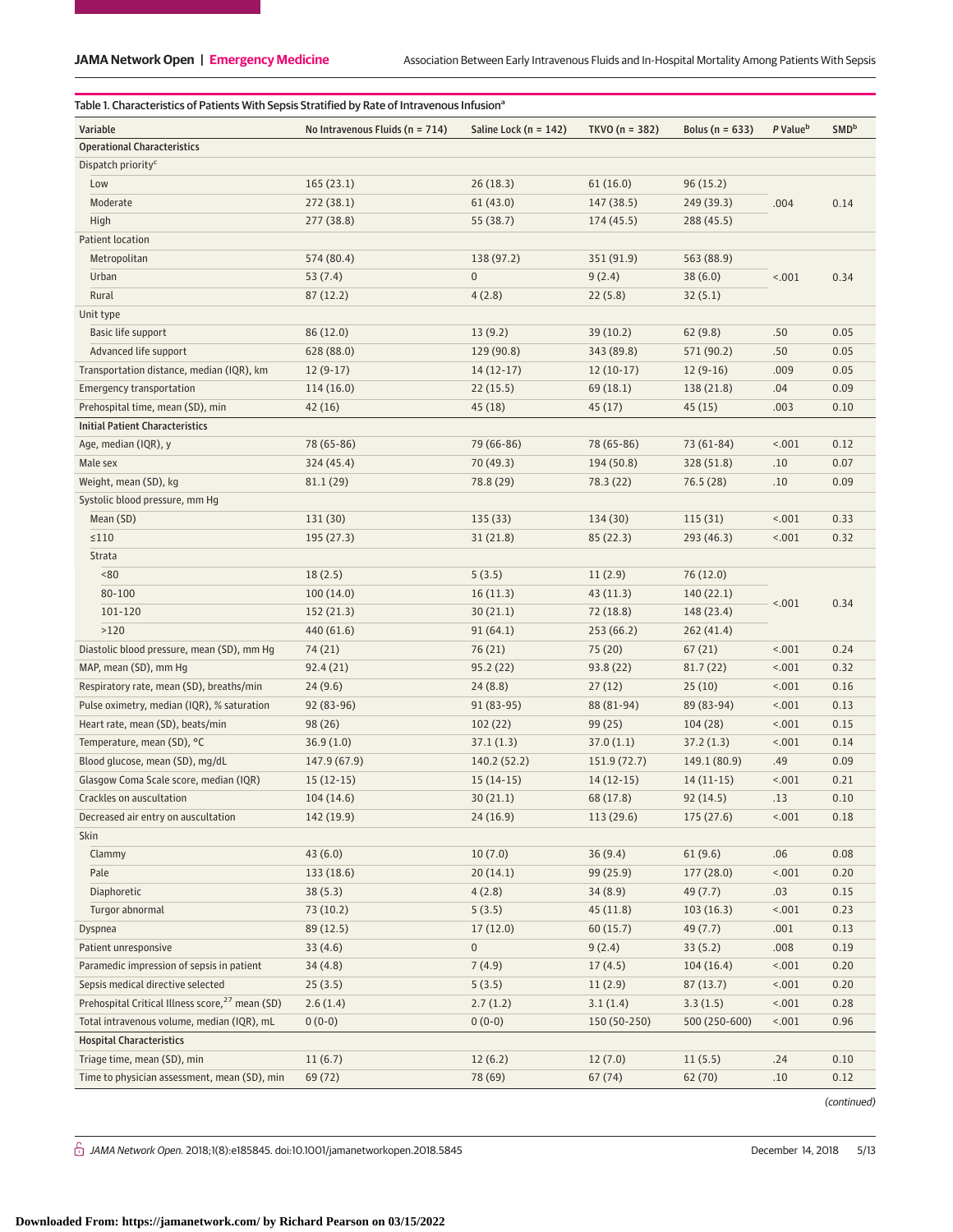| Table 1. Characteristics of Patients With Sepsis Stratified by Rate of Intravenous Infusion <sup>a</sup> (continued) |                                     |                           |                  |                     |                      |                  |  |
|----------------------------------------------------------------------------------------------------------------------|-------------------------------------|---------------------------|------------------|---------------------|----------------------|------------------|--|
| Variable                                                                                                             | No Intravenous Fluids ( $n = 714$ ) | Saline Lock ( $n = 142$ ) | $TKVO (n = 382)$ | Bolus ( $n = 633$ ) | P Value <sup>b</sup> | SMD <sup>b</sup> |  |
| Mechanical ventilation required                                                                                      | 58(8.1)                             | 9(6.3)                    | 41(10.7)         | 83(13.1)            | .009                 | 0.13             |  |
| ICU admission                                                                                                        | 101(14.1)                           | 12(8.5)                   | 57(14.9)         | 125(19.7)           | .002                 | 0.17             |  |
| Hospital length of stay, median (IQR)                                                                                | $7(3-14)$                           | $6(4-13)$                 | $6(4-12)$        | $7(3-12)$           | .22                  | 0.06             |  |
| In-hospital mortality                                                                                                | 180(25.2)                           | 26(18.3)                  | 112(29.3)        | 210(33.2)           | < 0.001              | 0.19             |  |

Abbreviations: ICU, intensive care unit; IQR, interquartile range; MAP, mean arterial pressure; SMD, standardized mean difference; TKVO, "to keep vein open" rate of infusion.

**b** Compare differences between all 4 groups.

SI conversion factor: To convert glucose to millimoles per liter, multiply by 0.0555. <sup>a</sup> Data are presented as number (percentage) of patients unless otherwise indicated. Proportion of patients missing documentation for each measure, if applicable, is as

<sup>c</sup> Low priority, codes omega/alpha; moderate priority, codes bravo/Charlie; and high priority, codes delta/echo.

follows: weight, 36%; systolic blood pressure, 1%; diastolic blood pressure, 1%; respiratory rate, 2%; pulse oximetry, 2%; heart rate, 1%; temperature, 8%; blood glucose, 17%; Glasgow Coma Scale score, 3%; and total intravenous volume, 69%.

municipality as the instrument, but no residual confounding was identified; these results are described in eAppendix 2, eTables 3 and 4, and eFigures 3 and 4 in the [Supplement.](https://jama.jamanetwork.com/article.aspx?doi=10.1001/jamanetworkopen.2018.5845&utm_campaign=articlePDF%26utm_medium=articlePDFlink%26utm_source=articlePDF%26utm_content=jamanetworkopen.2018.5845) Given the use of initial blood pressure as an effect modifier, the adjusted estimates for in-hospital mortality depend on the patient's initial blood pressure. For illustrative purposes, we provide estimates for the median systolic blood pressure of the overall population and blood pressure at a potentially clinically relevant threshold for hypotension (100 mm Hg).

The 3 secondary outcome measures (total intravenous fluid volume, prehospital time, and time to physician assessment in the ED) were modeled using nonparametric additive regression with bootstrapping, a regression method that provides estimates on the original scale when variables require transformation owing to nonlinearity.<sup>26</sup> For the total intravenous fluid volume model, we included all baseline patient characteristics, transportation priority, patient location (eg, metropolitan, urban, and rural), and paramedic-documented suspicion of sepsis. For the prehospital time model, we used the same variables as the total intravenous fluid volume model and then added as exposure variables intravenous fluids and operational factors likely to affect prehospital time, including the month and hour of the call for transportation (divided into 24 hours). For the time to physician assessment model, we used the same variables as the prehospital time model and added prehospital time as an exposure. Separate models were created for the intravenous any fluids and intravenous fluid rate exposures. Median difference and 95% CIs for the exposures of interest were estimated using 200 bootstrap resamples.

#### **Sensitivity Analyses**

We performed several sensitivity analyses to test the robustness of our findings (eFigures 5, 6, and 7 and eTable 5 in the [Supplement\)](https://jama.jamanetwork.com/article.aspx?doi=10.1001/jamanetworkopen.2018.5845&utm_campaign=articlePDF%26utm_medium=articlePDFlink%26utm_source=articlePDF%26utm_content=jamanetworkopen.2018.5845). First, the rate of infusion (ie, saline lock, TKVO, or bolus) was included in the multivariable model as a 4-level factor instead of the binary intravenous fluid treatment variable to identify any dose-response association. To test our multiple imputation, we repeated all primary analysis using only patients with complete measures for all variables. Finally, we repeated our analysis to replicate the analysis completed by a previous study investigating the association between intravenous fluids administered by paramedics and mortality in patients with sepsis.<sup>16</sup>

For all analyses, we report estimates of associations with 95% CIs, where appropriate, and considered results to be statistically significant when the 95% CIs did not include 1. All statistical analyses were completed in R (R Foundation for Statistical Computing)<sup>28</sup> using "tableone" package for descriptive statistics; "rms" package for regression modeling, imputation, and contrasting variables; "Hmisc" package for nonparametric additive regression; and the "MatchIt" package for propensity matching.26,29,30 R code is reported in eAppendix 3 in the [Supplement.](https://jama.jamanetwork.com/article.aspx?doi=10.1001/jamanetworkopen.2018.5845&utm_campaign=articlePDF%26utm_medium=articlePDFlink%26utm_source=articlePDF%26utm_content=jamanetworkopen.2018.5845)

 $\stackrel{\frown}{\Pi}$  JAMA Network Open. 2018;1(8):e185845. doi:10.1001/jamanetworkopen.2018.5845 (Reprinted) December 14, 2018 6/13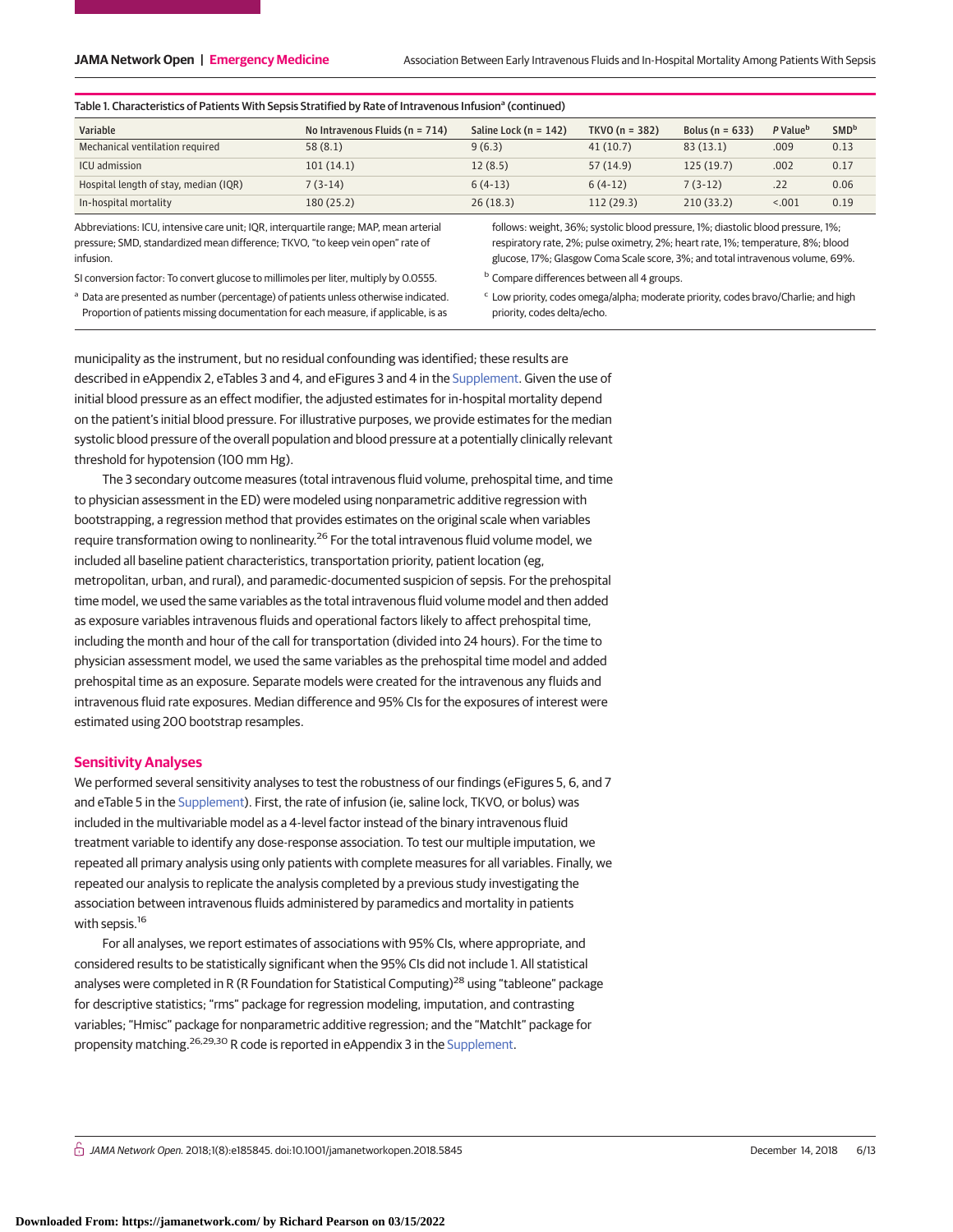#### **Results**

#### **Participants**

A total of 146 626 adults were transported to the hospital by paramedics during the study timeline, of which 132 683 patients were successfully linked to the NACRS (90.5% linkage rate). Of these patients, 1871 were identified in the ED as having sepsis and composed the primary study cohort (955 women and 916 men; median age, 77 years [interquartile range, 64-85 years]) (**Figure 1**). More than half of the patients with sepsis received intravenous fluids from paramedics (intravenous any, 1015 [54.2%]), while 142 patients with sepsis (7.6%) received only a saline lock but no intravenous fluids, and 714 patients with sepsis (38.2%) received no intravenous fluids. The overall mortality rate was 28.2% (n = 528); 36 patients died in the ED and 492 patients died in the hospital (Table 1).<sup>27</sup> Mortality was higher among patients who received any intravenous fluids (322 of 1015 [31.7%]) than among patients who received no intravenous fluids (206 of 856 [24.1%]).

#### **Process Outcomes**

Among patients who received intravenous fluids, the median volume provided was 400 mL (interquartile range, 250-500 mL) (**Table 2**). Patients for whom paramedics documented a suspicion of sepsis received more fluids than patients with no documented suspicion of sepsis (median difference, 97.0 mL; 95% CI, 1.3-192.0 mL). Patients who received intravenous fluids had longer prehospital times than patients not receiving intravenous fluids (median difference, 3.2 minutes; 95% CI, 1.7-4.7 minutes), with the largest difference observed for patients receiving bolus doses of fluid (median difference, 3.9 minutes; 95% CI, 1.8-6.0 minutes). Once in the ED, the administration of intravenous fluids was not associated with time to assessment (median difference, 2.4 minutes; 95% CI, –2.4 to 7.3 minutes). Patients who received emergency transportation had a reduced time interval to physician assessment compared with those who did not receive emergency transportation (median difference, –29 minutes; 95% CI, –44 to –14 minutes). Patients with low initial systolic blood pressure (<100 mm Hg) also had a reduced time interval to physician assessment compared with those who did not have low initial systolic blood pressure (median difference, –6.4 minutes; 95% CI, –11.0 to –1.4 minutes), but no differences were observed for patients in whom paramedics suspected sepsis or who received intravenous fluids at any rate of administration.

#### Figure 1. Study Flow Diagram



medical services.

a Not mutually exclusive.

#### $\stackrel{\frown}{\Pi}$  JAMA Network Open. 2018;1(8):e185845. doi:10.1001/jamanetworkopen.2018.5845 (Reprinted) December 14, 2018 7/13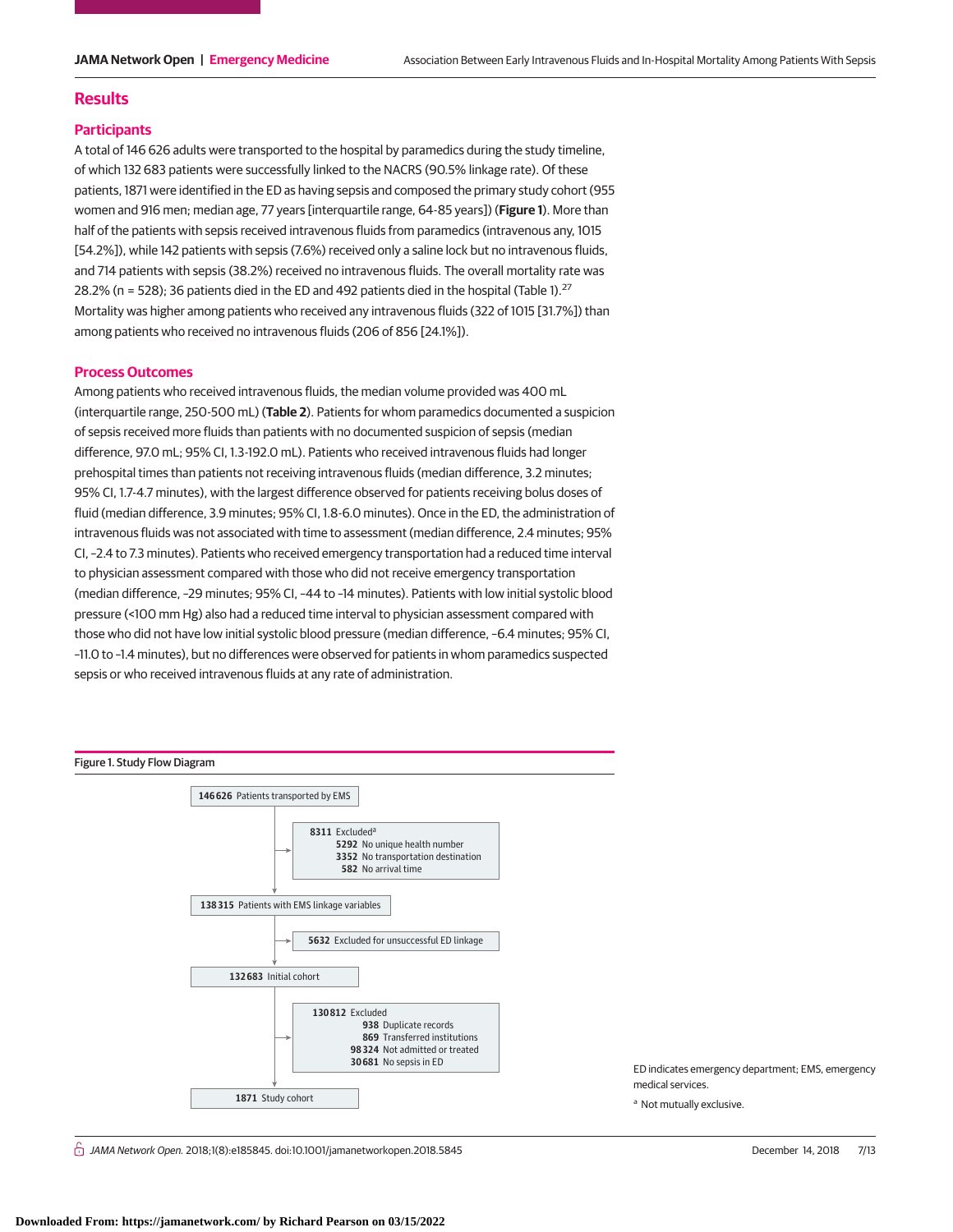#### **Patient Mortality**

The association of intravenous fluids with mortality depended on the patient's initial systolic blood pressure (range, 42-222 mm Hg; P < .001 for interaction). In crude analysis, patients who received any fluids had increased odds of mortality (odds ratio [OR], 1.3; 95% CI, 1.0-1.6), as did those who received a bolus dose of fluids (OR, 1.5; 95% CI, 1.2-1.9) (**Table 3**). In multivariable analysis, the odds of mortality associated with administration of intravenous fluids depended on the patient's initial systolic blood pressure (analysis of variance test of interaction coefficients P < .001). At the median systolic blood pressure for the overall population (125 mm Hg), intravenous fluids were not associated with mortality (OR, 1.4; 95% CI, 0.8-2.4) at any rate of administration. However, an association with decreased mortality was observed for patients who received intravenous fluids when their initial systolic blood pressure was low (eg, <100 mm Hg) (**Figure 2**). For example, in a typical patient with an initial systolic blood pressure of 100 mm Hg, intravenous fluids were associated with decreased mortality (OR, 0.67; 95% CI, 0.49-0.90), but for a typical patient with the median initial systolic blood pressure of 125 mm Hg, intravenous fluids were not associated with

#### Table 2. Median Change in Total Volume of Intravenous Fluids, Total Prehospital Time, and Time to Physician Assessment in the Emergency Department<sup>a</sup>

|                     | Covariate                                                       | <b>Total Volume, mL</b><br>$(n = 575)$ | Prehospital Time, min<br>$(n = 1871)$ | <b>Time to Physician</b><br>Assessment, min ( $n = 1654$ ) |
|---------------------|-----------------------------------------------------------------|----------------------------------------|---------------------------------------|------------------------------------------------------------|
| Crude median change |                                                                 |                                        |                                       |                                                            |
|                     | Any fluid                                                       | 400 (250 to 500) <sup>b</sup>          | 2.5 $(1.0 \text{ to } 3.9)^c$         | $-6.2$ (-13.0 to 0.49) <sup>c</sup>                        |
|                     | Saline lock <sup>d</sup>                                        | $(0 (0 to 0)^b)$                       | 2.6 $(-0.3 \text{ to } 5.5)^c$        | 9.3 $(-3.8$ to 22.0) <sup>c</sup>                          |
|                     | <b>TKVO<sup>d</sup></b>                                         | 150 (50 to 250) <sup>b</sup>           | $3.0 (1.0 to 5.0)^c$                  | $-1.5$ ( $-11.0$ to $7.7$ ) <sup>c</sup>                   |
|                     | <b>Bolusd</b>                                                   | 500 (250 to 600) <sup>b</sup>          | $2.9(1.1 \text{ to } 4.6)^c$          | $-6.5$ ( $-14.0$ to $1.4$ ) <sup>c</sup>                   |
|                     | Paramedic suspicion of sepsis<br>in patient                     | 500 (300 to 825) <sup>b</sup>          | $0.9$ (-1.7 to 3.5) <sup>c</sup>      | $-16.0$ (-28.0 to -4.0) <sup>c</sup>                       |
|                     | <b>Emergency transportation</b>                                 | 300 (200 to 500) <sup>b</sup>          | $-4.9$ (-6.8 to $-3.1$ ) <sup>c</sup> | $-51.0$ (-59.0 to -43.0) <sup>c</sup>                      |
|                     | Nonparametric additive<br>regression, median change<br>(95% CI) |                                        |                                       |                                                            |
|                     | Any fluid                                                       | <b>NA</b>                              | $3.2(1.7 \text{ to } 4.7)$            | $2.4$ (-2.4 to 7.3)                                        |
|                     | Saline lock                                                     | <b>NA</b>                              | $2.1$ (-1.2 to 5.4)                   | 4.1 $(-5.8 \text{ to } 14.0)$                              |
|                     | <b>TKVO</b>                                                     | <b>NA</b>                              | 3.1(1.0 to 5.2)                       | $2.2$ (-3.5 to 8.0)                                        |
|                     | <b>Bolus</b>                                                    | <b>NA</b>                              | $3.9(1.8 \text{ to } 6.0)$            | $3.7$ (-3.0 to 10.0)                                       |
|                     | Paramedic suspicion of sepsis in<br>patient                     | 97 (1 to 192)                          | $1.2$ (-1.6 to 4.0)                   | $-0.3$ ( $-9.2$ to 8.6)                                    |
|                     | <b>Emergency transportation</b>                                 | $-33$ ( $-86$ to 21)                   | $-5.1$ ( $-7.5$ to $-2.8$ )           | $-29.0$ ( $-44.0$ to $-14.0$ )                             |
|                     | Initial SBP of 100 mm Hq <sup>e</sup>                           | $16 (-17 to 55)$                       | $-0.6$ ( $-1.9$ to $0.6$ )            | $-6.4$ ( $-11.0$ to $-1.4$ )                               |

Abbreviations: NA, not applicable; SBP, systolic blood pressure; TKVO, "to keep vein open" rate of infusion.

- <sup>a</sup> Baseline patient characteristics included in each analysis were emergency transportation, unit type, community type (metropolitan, urban, or rural), paramedic suspicion of sepsis in patient, age, sex, weight, SBP, Glasgow Coma Scale score, respiratory rate, heart rate, temperature, blood glucose level, auscultation findings (congested, crackles, wheezing, or decreased air entry), and physical examination findings (skin clammy, pale, diaphoretic, jaundice, turgor, symptoms of malaise, dyspnea, or weakness).
- **b** Median (interquartile range).
- $c$  Mean (95% CI).
- <sup>d</sup> Sensitivity analysis using rate of administration of intravenous fluids instead of binary variable of any intravenous fluids.
- <sup>e</sup> Relative to median initial SBP of 125 mm Hg.

#### Table 3. Data on Hospital Mortality Among Patients With Sepsis Treated With Intravenous Fluid by Paramedics Compared With Those With No Intravenous Treatment<sup>a</sup>

|                           |                   | Multivariable Adjusted OR (95% CI) <sup>b</sup> |                     |
|---------------------------|-------------------|-------------------------------------------------|---------------------|
| <b>Regression Model</b>   | Crude OR (95% CI) | <b>Cohort Median</b>                            | <b>Hypotensive</b>  |
| Any fluid                 | $1.3(1.0-1.6)$    | $1.40(0.81 - 2.44)$                             | $0.67(0.49-0.90)$   |
| Saline lock <sup>c</sup>  | $0.7(0.4-1.1)$    | $1.35(0.49-3.69)$                               | $0.79(0.41-1.54)$   |
| <b>TKVO<sup>c</sup></b>   | $1.2(0.9-1.6)$    | $1.57(0.79-3.15)$                               | $0.71(0.32 - 1.58)$ |
| <b>Bolus</b> <sup>c</sup> | $1.5(1.2-1.9)$    | $1.38(0.68 - 2.80)$                             | $0.62(0.45-0.86)$   |
| Propensity matched        | <b>NA</b>         | $1.41(0.93-2.14)$                               | $0.57(0.37-0.89)$   |

Abbreviations: NA, not applicable; OR, odds ratio; TKVO, "to keep vein open" rate of infusion.

<sup>a</sup> Using 40 df.

<sup>b</sup> Estimates of treatment effect adjusted to systolic blood pressure as follows: cohort median, 125 mm Hg; and hypotensive, 100 mm Hg.

<sup>c</sup> Sensitivity analysis conducted for multivariable model using rate of infusion instead of a binary variable of treatment with intravenous fluids. Variables included in each analysis were the same as those mentioned in Table 2 and prehospital time.

 $\bigcap$  JAMA Network Open. 2018;1(8):e185845. doi:10.1001/jamanetworkopen.2018.5845 (Reprinted) December 14, 2018 8/13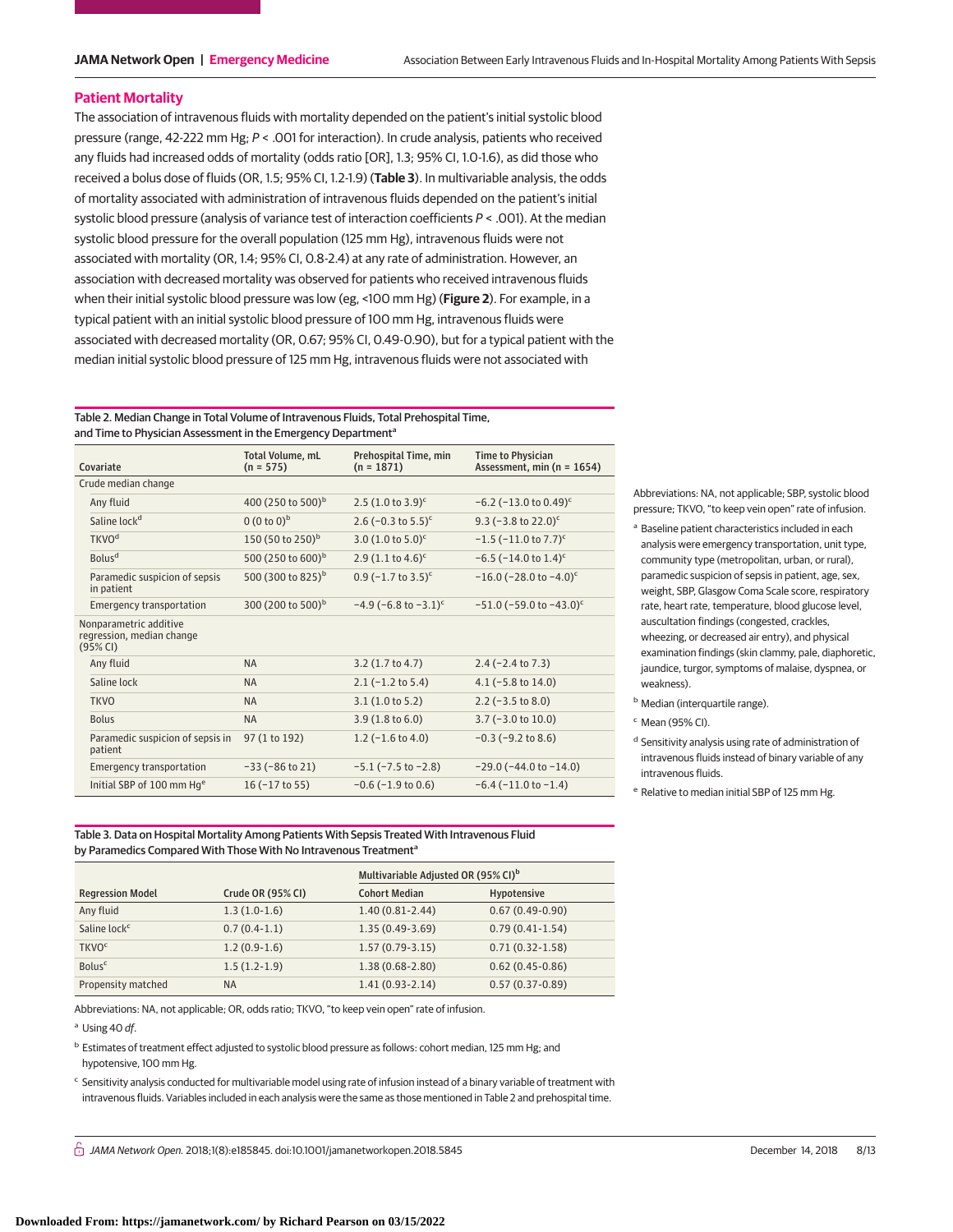in-hospital mortality (OR, 1.40; 95% CI, 0.81-2.44). This trend was also observed in the sensitivity analysis using rate of administration of intravenous fluids instead of the binary treatment variable of receipt of intravenous fluids, with bolus rates of intravenous fluid administration associated with a greater decrease in mortality than TKVO or saline lock only in patients with low initial systolic blood pressure of 100 mm Hg (bolus: OR, 0.62; 95% CI, 0.45-0.86 vs TKVO: OR, 0.71, 95% CI, 0.32-1.58 vs saline lock: OR, 0.79; 95% CI, 0.41-1.54) (Table 3 and eFigure 1 in the [Supplement\)](https://jama.jamanetwork.com/article.aspx?doi=10.1001/jamanetworkopen.2018.5845&utm_campaign=articlePDF%26utm_medium=articlePDFlink%26utm_source=articlePDF%26utm_content=jamanetworkopen.2018.5845). Emergency transportation from the scene (OR, 1.17; 95% CI, 0.86-1.60), prehospital time interval (OR, 1.01; 95% CI, 0.90-1.15), and paramedic suspicion of sepsis (OR, 1.15; 95% CI, 0.81-1.63) had no independent association with mortality (eFigure 2 in the [Supplement\)](https://jama.jamanetwork.com/article.aspx?doi=10.1001/jamanetworkopen.2018.5845&utm_campaign=articlePDF%26utm_medium=articlePDFlink%26utm_source=articlePDF%26utm_content=jamanetworkopen.2018.5845).

We successfully matched 1489 patients (79.6%; 1015 who received intravenous fluids) for their propensity to receive intravenous fluid treatment based on their baseline characteristics (eFigure 3 in the [Supplement\)](https://jama.jamanetwork.com/article.aspx?doi=10.1001/jamanetworkopen.2018.5845&utm_campaign=articlePDF%26utm_medium=articlePDFlink%26utm_source=articlePDF%26utm_content=jamanetworkopen.2018.5845). The trend of decreased odds of mortality for lower systolic blood pressure and increased odds of mortality for higher systolic blood pressure was again observed (eFigure 4 in the [Supplement\)](https://jama.jamanetwork.com/article.aspx?doi=10.1001/jamanetworkopen.2018.5845&utm_campaign=articlePDF%26utm_medium=articlePDFlink%26utm_source=articlePDF%26utm_content=jamanetworkopen.2018.5845), with reduced odds of mortality at an initial systolic blood pressure of 100 mm Hg (OR, 0.57; 95% CI, 0.37-0.89). Overall results were consistent when the analysis was repeated in patients with no missing observations and using a similar approach as a previously published study<sup>16</sup> (eTable 2 in the [Supplement\)](https://jama.jamanetwork.com/article.aspx?doi=10.1001/jamanetworkopen.2018.5845&utm_campaign=articlePDF%26utm_medium=articlePDFlink%26utm_source=articlePDF%26utm_content=jamanetworkopen.2018.5845). In the instrumental variable analysis, we found no evidence of residual endogeneity despite a good instrument, supporting the use of only multivariable and propensitymatched techniques to test this association. Results of the instrumental variable analysis are presented in eAppendix 2, eTables 3 and 4, and eFigures 3 and 4 in the [Supplement.](https://jama.jamanetwork.com/article.aspx?doi=10.1001/jamanetworkopen.2018.5845&utm_campaign=articlePDF%26utm_medium=articlePDFlink%26utm_source=articlePDF%26utm_content=jamanetworkopen.2018.5845)

### **Discussion**

#### **Key Results**

In this cohort of EMS-transported patients with sepsis diagnosed in the ED, we found an association between early administration of intravenous fluids and patient mortality that depended on the patient's initial systolic blood pressure and was independent of the paramedic's suspicion of sepsis, receipt of emergency transportation from the scene, and total prehospital time interval. Intravenous fluid treatment by paramedics appeared to be beneficial in patients with a low initial systolic blood pressure (eg, <100 mm Hg) but had no association with mortality or may even have been harmful in patients with higher initial systolic blood pressures.

#### **Interpretation**

This study adds to the literature by exploring the association of early administration of intravenous fluids and mortality among patients with sepsis across a range of initial systolic blood pressures.





The gray band indicates the 95% CI. The vertical dotted line indicates the cohort median estimate (ie, adjusted to median systolic blood pressure of 125 mm Hg); the horizontal dotted line indicates the odds ratio for the cohort median estimate.

 $\bigcap$  JAMA Network Open. 2018;1(8):e185845. doi:10.1001/jamanetworkopen.2018.5845 (Reprinted) December 14, 2018 9/13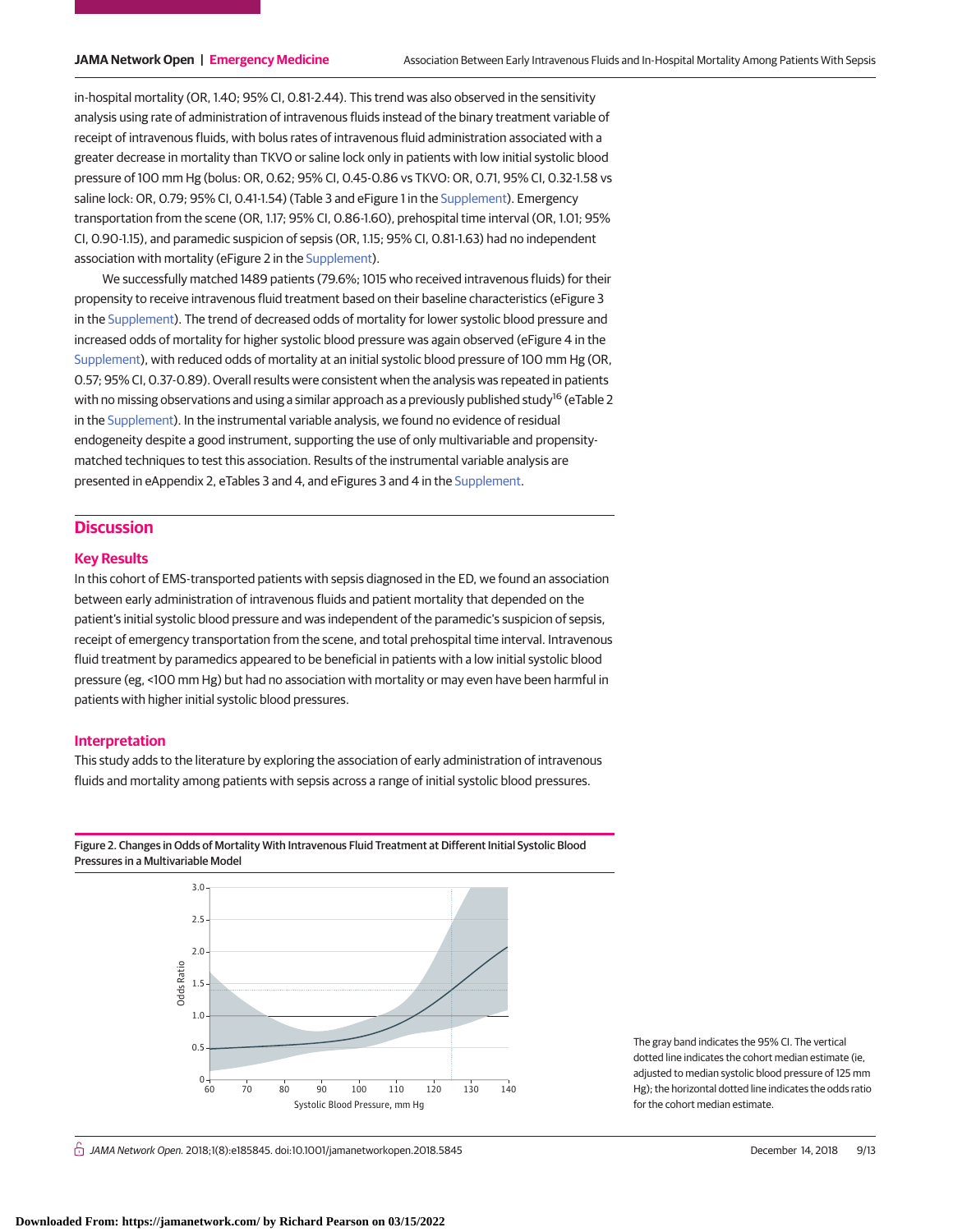However, defining an explicit threshold for treatment using a continuous measure, such as systolic blood pressure, often does not reflect a biological reality for potential benefit or harm. We therefore present estimates of association at clinically important thresholds to illustrate the change in association but suggest that clinicians should consider these thresholds only as approximate when making treatment decisions. The trend we describe was consistent using multiple analytic approaches and in multiple sensitivity analyses.

Paramedics provided more intravenous fluids for patients in whom they suspected sepsis; although patients who received intravenous fluids had longer prehospital time intervals, these delays were unlikely to be clinically meaningful. Once in the ED, no difference in the time to physician assessment was observed for patients who received intravenous fluids compared with those who did not receive intravenous fluids; however, patients who received emergency transportation or who had low initial systolic blood pressure had reduced time to physician assessment, suggesting that severity of illness was a key indication for expedited treatment in the ED.

Our overall results (ie, adjusted to the median systolic blood pressure of 125 mm Hg) showing no association of early administration of intravenous fluids with mortality differ from results of another large study of EMS-transported patients with severe sepsis that demonstrated a benefit from early administration of intravenous fluids (OR, 0.46; 95% CI, 0.23-0.88).<sup>16</sup> A key difference in our study was the inclusion of an interaction between initial systolic blood pressure and intravenous fluids in our regression models, which aligns with the hypothesis that patients with hypoperfusion benefit more from early administration of intravenous fluids than do patients with normal perfusion pressures.

#### **Limitations**

Our analysis was limited in several ways. First, a lack of information on additional prehospital interventions performed by paramedics (eg, oxygen therapy or electrocardiographic monitoring) prevented us from including these in our analysis. Previous studies in EMS have reported that nearly all patients with sepsis who receive intravenous fluids also receive these interventions from paramedics,<sup>16</sup> so they are unlikely to contribute independently to observed associations. Second, we had limited information on in-hospital treatments provided to our patients and were unable to explore the independent association of these treatments with mortality. Definitive treatment (ie, antibiotics) and time to treatment are critical factors contributing to survival in these patients<sup>8</sup>; therefore, we provide an exploration of the association of prehospital factors with time to physician assessment, a surrogate for the earliest time a patient could receive antibiotics, as they are not currently provided by paramedics. Third, we selected patients with sepsis using an algorithm that relies on ED diagnosis codes. These criteria reflect diagnosis in a setting with more diagnostic capabilities than are currently available to paramedics and therefore may not reflect patients with sepsis that is able to be recognized in the prehospital setting. Strategies to improve paramedic recognition of infection and sepsis are required to ensure that the right patients receive the right treatment. Fourth, given the observational design of our study, we are unable to determine whether early administration of intravenous fluids has an independent causal association with mortality in patients with sepsis. The association we noted may be a surrogate for the true causal factor, the result of residual confounding in our analysis, or both. For example, it is possible that the association we note is because patients with a low blood pressure who are administered intravenous fluids are recognized as more critical at ED triage and therefore have a shorter time to receipt of antibiotics in the ED. Planned clinical trials of liberal vs restrictive intravenous fluid treatment for patients with sepsis should help determine the independent association with sepsis mortality.<sup>31-33</sup>

# **Conclusions**

Early administration of intravenous fluids by paramedics was associated with a reduction in mortality among patients with sepsis who had a low initial systolic blood pressure (eg, <100 mm Hg) but not

 $\bigcap$  JAMA Network Open. 2018;1(8):e185845. doi:10.1001/jamanetworkopen.2018.5845 (Reprinted) December 14, 2018 10/13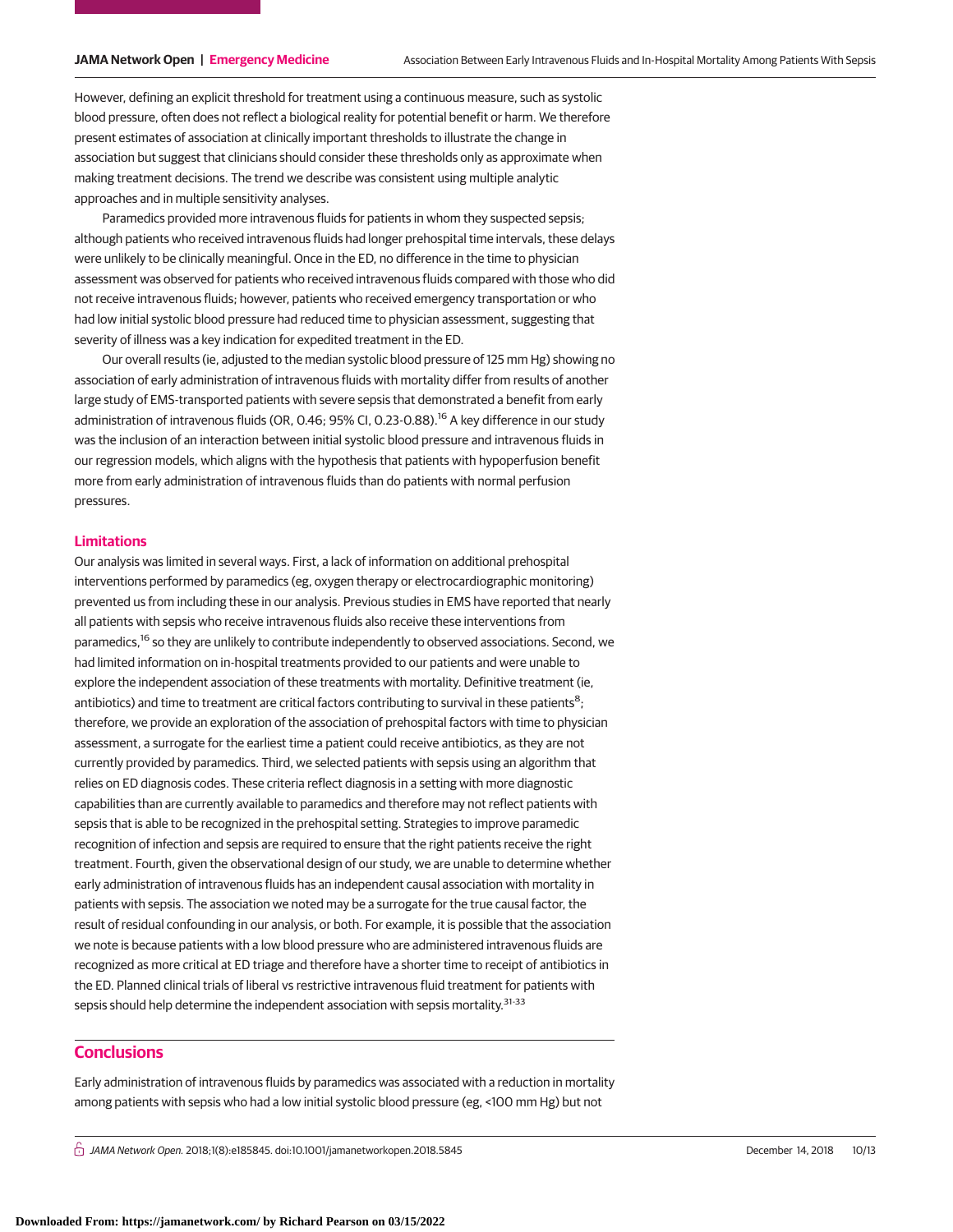among patients with higher initial systolic blood pressures. Among patients with suspected sepsis, clinicians may consider administering intravenous fluids when the initial systolic blood pressure is low and a more restrictive approach to fluid resuscitation when systolic blood pressure is high.

#### **ARTICLE INFORMATION**

**Accepted for Publication:** October 11, 2018.

**Published:** December 14, 2018. doi[:10.1001/jamanetworkopen.2018.5845](https://jama.jamanetwork.com/article.aspx?doi=10.1001/jamanetworkopen.2018.5845&utm_campaign=articlePDF%26utm_medium=articlePDFlink%26utm_source=articlePDF%26utm_content=jamanetworkopen.2018.5845)

**Correction:** This article was corrected on January 25, 2019, to fix errors in 2 odds ratios and a 95% CI in the Results section of the abstract and text.

**Open Access:** This is an open access article distributed under the terms of the [CC-BY License.](https://jamanetwork.com/journals/jamanetworkopen/pages/instructions-for-authors#SecOpenAccess/?utm_campaign=articlePDF%26utm_medium=articlePDFlink%26utm_source=articlePDF%26utm_content=jamanetworkopen.2018.5845) © 2018 Lane DJ et al. JAMA Network Open.

**Corresponding Author:** Daniel J. Lane, PhD, Institute of Health Policy, Management and Evaluation, Dalla Lana School of Public Health, University of Toronto, 155 College St, Health Sciences Bldg, Ste 425, Toronto, ON M5T 3M6, Canada [\(djlane@ucalgary.ca\)](mailto:djlane@ucalgary.ca).

**Author Affiliations:** Institute of Health Policy, Management and Evaluation, Dalla Lana School of Public Health, University of Toronto, Toronto, Ontario, Canada (Lane, Wunsch, Saskin, Lin, Scales); Rescu, Li Ka Shing Knowledge Institute, St Michael's Hospital, Toronto, Ontario, Canada (Lane, Cheskes, Lin, Morrison, Scales); Department of Anesthesia, University of Toronto, Toronto, Ontario, Canada (Wunsch); Department of Critical Care Medicine, Sunnybrook Health Sciences Centre, Toronto, Ontario, Canada (Wunsch, Scales); Interdepartmental Division of Critical Care, University of Toronto, Toronto, Ontario, Canada (Wunsch, Scales); Division of Emergency Medicine, Department of Family and Community Medicine, University of Toronto, Toronto, Ontario, Canada (Cheskes); Sunnybrook Centre for Prehospital Medicine, Sunnybrook Health Sciences Centre, Toronto, Ontario, Canada (Cheskes); Division of Emergency Medicine, Department of Medicine, University of Toronto, Toronto, Ontario, Canada (Lin, Morrison).

**Author Contributions:** Drs Lane and Scales had full access to all the data in the study and take responsibility for the integrity of the data and the accuracy of the data analysis.

Concept and design: Lane, Saskin, Cheskes, Morrison, Scales.

Acquisition, analysis, or interpretation of data: Lane, Wunsch, Saskin, Cheskes, Lin, Scales.

Drafting of the manuscript: Lane, Cheskes.

Critical revision of the manuscript for important intellectual content: All authors.

Statistical analysis: Lane, Saskin, Scales.

Administrative, technical, or material support: Lane, Scales.

Supervision: Wunsch, Saskin, Cheskes, Lin, Morrison, Scales.

**Conflict of Interest Disclosures:** Dr Scales reported receiving grants from the Canadian Institute for Health Research during the conduct of the study. No other disclosures were reported.

**Additional Contributions:** We acknowledge the contributions of Alberta Health Services paramedics and the System Performance and Innovation Department, Emergency Medical Services, Alberta Health Services, who provided the data used in this study.

**Additional Information:** This study was completed as partial fulfillment of a PhD thesis for Daniel Lane, available online at [https://tspace.library.utoronto.ca/.](https://tspace.library.utoronto.ca/)

#### **REFERENCES**

**1**. Kumar A, Roberts D, Wood KE, et al. Duration of hypotension before initiation of effective antimicrobial therapy is the critical determinant of survival in human septic shock. Crit Care Med. 2006;34(6):1589-1596. doi[:10.1097/](https://dx.doi.org/10.1097/01.CCM.0000217961.75225.E9) [01.CCM.0000217961.75225.E9](https://dx.doi.org/10.1097/01.CCM.0000217961.75225.E9)

**2**. Ferrer R, Martin-Loeches I, Phillips G, et al. Empiric antibiotic treatment reduces mortality in severe sepsis and septic shock from the first hour: results from a guideline-based performance improvement program. Crit Care Med. 2014;42(8):1749-1755. doi[:10.1097/CCM.0000000000000330](https://dx.doi.org/10.1097/CCM.0000000000000330)

**3**. Iscimen R, Cartin-Ceba R, Yilmaz M, et al. Risk factors for the development of acute lung injury in patients with septic shock: an observational cohort study. Crit Care Med. 2008;36(5):1518-1522. doi[:10.1097/CCM.](https://dx.doi.org/10.1097/CCM.0b013e31816fc2c0) [0b013e31816fc2c0](https://dx.doi.org/10.1097/CCM.0b013e31816fc2c0)

 $\bigcap$  JAMA Network Open. 2018;1(8):e185845. doi:10.1001/jamanetworkopen.2018.5845 (Reprinted) December 14, 2018 11/13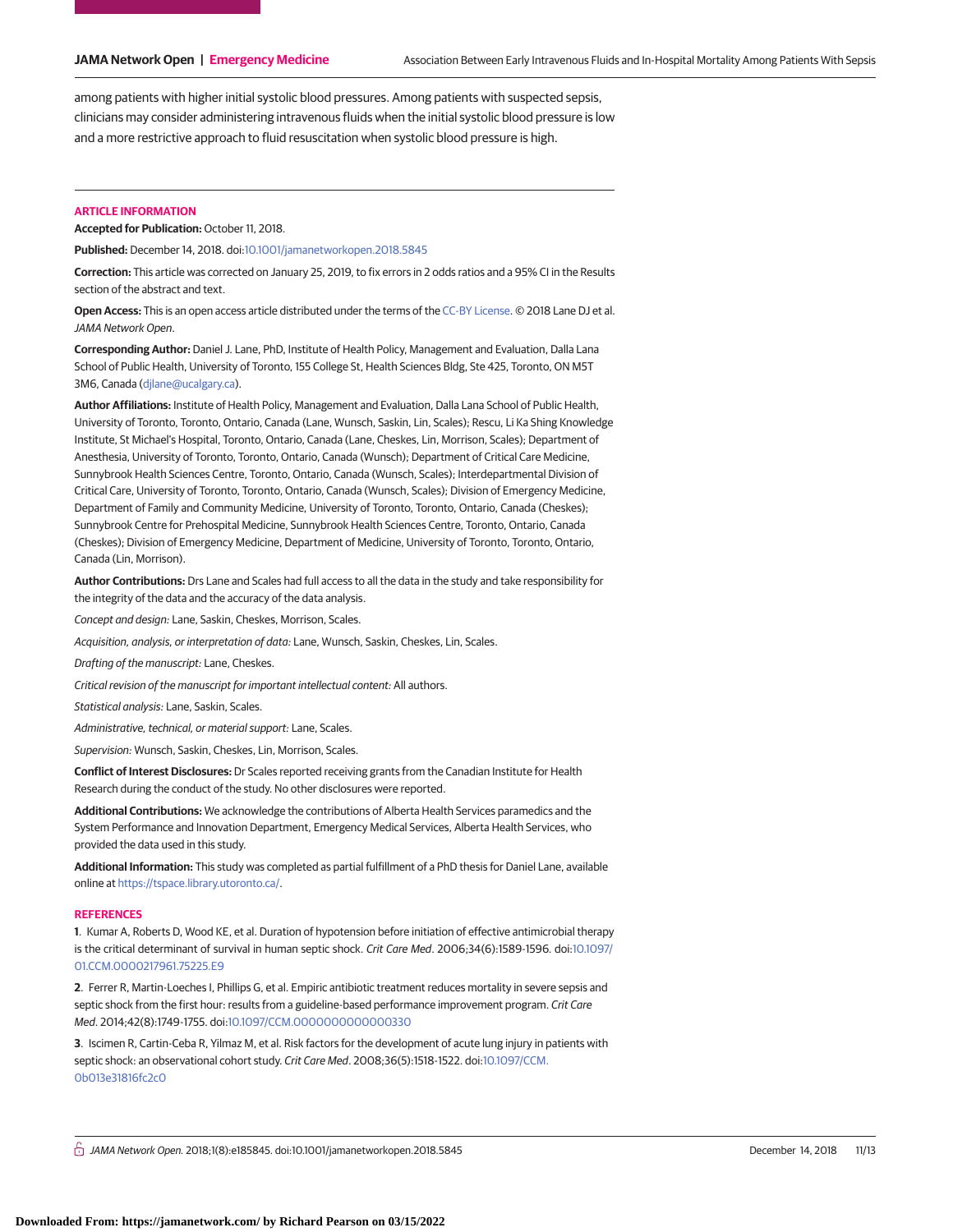**4**. Rhodes A, Evans LE, Alhazzani W, et al. Surviving Sepsis campaign: international guidelines for management of sepsis and septic shock: 2016. Intensive Care Med. 2017;43(3):304-377. doi[:10.1007/s00134-017-4683-6](https://dx.doi.org/10.1007/s00134-017-4683-6)

**5**. Rivers E, Nguyen B, Havstad S, et al; Early Goal-Directed Therapy Collaborative Group. Early goal-directed therapy in the treatment of severe sepsis and septic shock. N Engl J Med. 2001;345(19):1368-1377. doi[:10.1056/](https://dx.doi.org/10.1056/NEJMoa010307) [NEJMoa010307](https://dx.doi.org/10.1056/NEJMoa010307)

**6**. Yealy DM, Kellum JA, Huang DT, et al; ProCESS Investigators. A randomized trial of protocol-based care for early septic shock. N Engl J Med. 2014;370(18):1683-1693. doi[:10.1056/NEJMoa1401602](https://dx.doi.org/10.1056/NEJMoa1401602)

**7**. Mouncey PR, Osborn TM, Power GS, et al; ProMISe Trial Investigators. Trial of early, goal-directed resuscitation for septic shock. N Engl J Med. 2015;372(14):1301-1311. doi[:10.1056/NEJMoa1500896](https://dx.doi.org/10.1056/NEJMoa1500896)

**8**. Seymour CW, Gesten F, Prescott HC, et al. Time to treatment and mortality during mandated emergency care for sepsis. N Engl J Med. 2017;376(23):2235-2244. doi[:10.1056/NEJMoa1703058](https://dx.doi.org/10.1056/NEJMoa1703058)

**9**. Kalil AC, Johnson DW, Lisco SJ, Sun J. Early goal-directed therapy for sepsis: a novel solution for discordant survival outcomes in clinical trials. Crit Care Med. 2017;45(4):607-614. doi[:10.1097/CCM.0000000000002235](https://dx.doi.org/10.1097/CCM.0000000000002235)

**10**. Kelm DJ, Perrin JT, Cartin-Ceba R, Gajic O, Schenck L, Kennedy CC. Fluid overload in patients with severe sepsis and septic shock treated with early goal-directed therapy is associated with increased acute need for fluid-related medical interventions and hospital death. Shock. 2015;43(1):68-73. doi[:10.1097/SHK.0000000000000268](https://dx.doi.org/10.1097/SHK.0000000000000268)

**11**. Marik PE, Linde-Zwirble WT, Bittner EA, Sahatjian J, Hansell D. Fluid administration in severe sepsis and septic shock, patterns and outcomes: an analysis of a large national database. Intensive Care Med. 2017;43(5):625-632. doi[:10.1007/s00134-016-4675-y](https://dx.doi.org/10.1007/s00134-016-4675-y)

**12**. Leisman D, Wie B, Doerfler M, et al. Association of fluid resuscitation initiation within 30 minutes of severe sepsis and septic shock recognition with reduced mortality and length of stay. Ann Emerg Med. 2016;68(3): 298-311. doi[:10.1016/j.annemergmed.2016.02.044](https://dx.doi.org/10.1016/j.annemergmed.2016.02.044)

**13**. Seymour CW, Kahn JM, Martin-Gill C, et al. Delays from first medical contact to antibiotic administration for sepsis. Crit Care Med. 2017;45(5):759-765. doi[:10.1097/CCM.0000000000002264](https://dx.doi.org/10.1097/CCM.0000000000002264)

**14**. Seymour CW, Cooke CR, Mikkelsen ME, et al. Out-of-hospital fluid in severe sepsis: effect on early resuscitation in the emergency department. Prehosp Emerg Care. 2010;14(2):145-152. doi[:10.3109/10903120903524997](https://dx.doi.org/10.3109/10903120903524997)

**15**. Band RA, Gaieski DF, Hylton JH, Shofer FS, Goyal M, Meisel ZF. Arriving by emergency medical services improves time to treatment endpoints for patients with severe sepsis or septic shock. Acad Emerg Med. 2011;18 (9):934-940. doi[:10.1111/j.1553-2712.2011.01145.x](https://dx.doi.org/10.1111/j.1553-2712.2011.01145.x)

**16**. Seymour CW, Cooke CR, Heckbert SR, et al. Prehospital intravenous access and fluid resuscitation in severe sepsis: an observational cohort study. Crit Care. 2014;18(5):533. doi[:10.1186/s13054-014-0533-x](https://dx.doi.org/10.1186/s13054-014-0533-x)

**17**. Paramedic Association of Canada. National occupational competency profile for paramedics. [https://www.](https://www.collegeofparamedics.org/wp-content/uploads/2017/08/2011-10-31-Approved-NOCP-English-Master-003.pdf) [collegeofparamedics.org/wp-content/uploads/2017/08/2011-10-31-Approved-NOCP-English-Master-003.pdf.](https://www.collegeofparamedics.org/wp-content/uploads/2017/08/2011-10-31-Approved-NOCP-English-Master-003.pdf) Published October 2011. Accessed January 20, 2018.

**18**. Alberta Health Services (AHS) Emergency Medical Services (EMS). AHS medical control protocols (MCP). [https://](https://www.ahsems.com/public/AHS/protocols) [www.ahsems.com/public/AHS/protocols.](https://www.ahsems.com/public/AHS/protocols) Published April 2014. Accessed April 11, 2018.

**19**. von Elm E, Altman DG, Egger M, Pocock SJ, Gøtzsche PC, Vandenbroucke JP; STROBE Initiative. The Strengthening the Reporting of Observational Studies in Epidemiology (STROBE) statement: guidelines for reporting observational studies. PLoS Med. 2007;4(10):e296. doi[:10.1371/journal.pmed.0040296](https://dx.doi.org/10.1371/journal.pmed.0040296)

**20**. Jolley RJ, Quan H, Jetté N, et al. Validation and optimisation of an ICD-10–coded case definition for sepsis using administrative health data. BMJ Open. 2015;5(12):e009487. doi[:10.1136/bmjopen-2015-009487](https://dx.doi.org/10.1136/bmjopen-2015-009487)

**21**. Singer M, Deutschman CS, Seymour CW, et al. The Third International Consensus Definitions for Sepsis and Septic Shock (Sepsis-3).JAMA. 2016;315(8):801-810. doi[:10.1001/jama.2016.0287](https://jama.jamanetwork.com/article.aspx?doi=10.1001/jama.2016.0287&utm_campaign=articlePDF%26utm_medium=articlePDFlink%26utm_source=articlePDF%26utm_content=jamanetworkopen.2018.5845)

**22**. Vincent JL, Moreno R, Takala J, et al. The SOFA (Sepsis-Related Organ Failure Assessment) score to describe organ dysfunction/failure: on behalf of the Working Group on Sepsis-Related Problems of the European Society of Intensive Care Medicine. Intensive Care Med. 1996;22(7):707-710. doi[:10.1007/BF01709751](https://dx.doi.org/10.1007/BF01709751)

**23**. Pandharipande PP, Shintani AK, Hagerman HE, et al. Derivation and validation of SpO<sub>2</sub>/FiO<sub>2</sub> ratio to impute for PaO<sub>2</sub>/FiO<sub>2</sub> ratio in the respiratory component of the Sequential Organ Failure Assessment score. Crit Care Med. 2009;37(4):1317-1321. doi[:10.1097/CCM.0b013e31819cefa9](https://dx.doi.org/10.1097/CCM.0b013e31819cefa9)

**24**. Jolley RJ, Sawka KJ, Yergens DW, Quan H, Jetté N, Doig CJ. Validity of administrative data in recording sepsis: a systematic review. Crit Care. 2015;19(1):139. doi[:10.1186/s13054-015-0847-3](https://dx.doi.org/10.1186/s13054-015-0847-3)

**25**. Patel AB, Waters NM, Blanchard IE, Doig CJ, Ghali WA. A validation of ground ambulance pre-hospital times modeled using geographic information systems. Int J Health Geogr. 2012;11:42. doi[:10.1186/1476-072X-11-42](https://dx.doi.org/10.1186/1476-072X-11-42)

**26**. Harrell F. Regression Modeling Strategies. New York, NY: Springer; 2015. doi[:10.1007/978-3-319-19425-7](https://dx.doi.org/10.1007/978-3-319-19425-7)

 $\bigcap$  JAMA Network Open. 2018;1(8):e185845. doi:10.1001/jamanetworkopen.2018.5845 (Reprinted) December 14, 2018 12/13